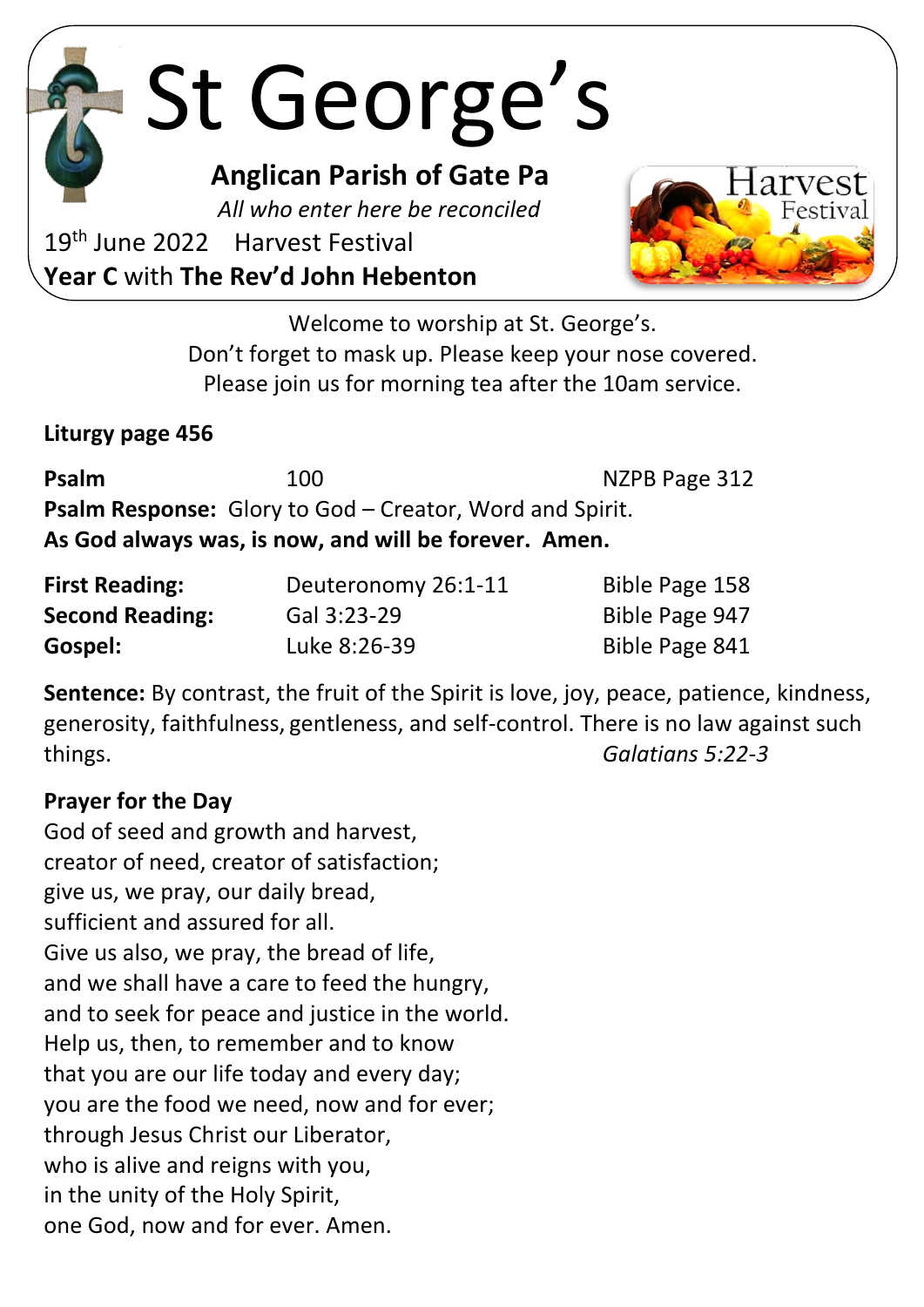## **All are welcome to receive communion of both kinds Prayers and anointing for healing are available during communion in the chapel, at the back of the church.** *Please keep this time silent for those who wish to pray*

## **Theme**

Last week some of us struggled to keep up with St. Patrick once he gave up on his bad analogies. What he said was, "The Trinity is a mystery which cannot be comprehended by human reason but is understood only through faith and is best confessed in the words of the Athanasian Creed, which states that we worship one God in Trinity, and Trinity in unity, neither confusing the Persons nor dividing the substance, that we are compelled by the Christian truth to confess that each distinct Person is God and Lord, and that the deity of the Father, the Son and the Holy Spirit is one, equal in glory, coequal in majesty." (St. Patrick's Bad Analogies -

<https://www.youtube.com/watch?v=KQLfgaUoQCw>) Whew!

For many, one of the important features of traditional Trinitarian theology is the relationship between the three persons. I wonder what words we might use to describe this relationship. For me words like mutuality, love, generosity, and compassion come to mind. I am invited to be open to meet God in these kinds of relationships. And I am invited to live in ways that I build those kinds of relationships with others. This is what it means to live our Trinitarian theology.

Today is our harvest festival; a day to give thanks for God's ongoing generosity in the harvest. We might also give thanks for those who work in this land and overseas providing the food we eat. It is also Matariki which is, among other things, a time for preparing the soil for the next crop. There is no harvest without the earth. Harvest festivals remind us of the need to cherish the land and water.

How then might we describe our relationship with the earth which provides us our food? And what about those who work the land here and overseas, those who work transporting the food – too often in appalling conditions, and those who work in the stores we buy from. What kinds of relationships do we have with them or do we take it for granted? Today offers a chance to put our Trinitarian theology into practice, and to take stock of how we see and treat all these people and this good earth. What might we do differently so that our dealings with all these, either directly or indirectly, mirror the relationship at the heart of the Divine?

# **Prayer**

**We pray** for those who are dying, sick, in hospital or in any other kind of need, parishioners in rest homes and those who receive home communion and any others you hold in your hearts at this time.

**Our Church**: Today we pray for Hui Amorangi ki Te Tairawhiti.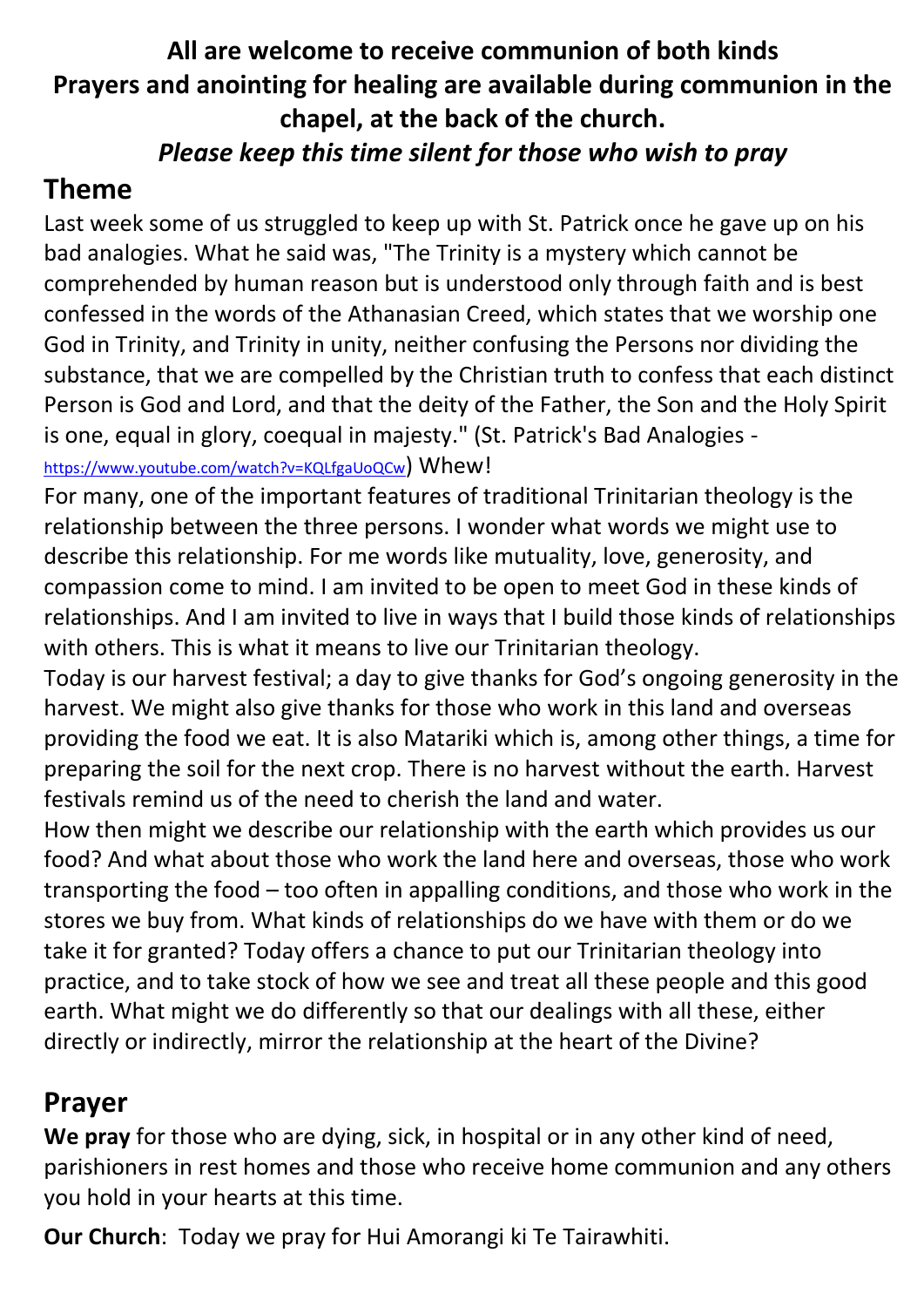**Our community:** We pray for the communities of Gate Pa, Greerton, Oropi, The Lakes, Pyes Pa and Merivale. We particularly pray for the ministry of Centrepoint and Whanau Aroha.

**Our World**: Today we pray for the Church in Asia. We continue to pray for the Ulkraine.

# **Notices**

**Communion meeting: This Sunday** 19th June after 8.30 service **Pastoral Care meeting: This Sunday** 19th June after 10am service



All services are 'no vaccine pass required'. The Covid scanning posters will  $\omega$ elcomel constructs and display for those still using them.

**Parish Web Out Now**. PDF versions have been emailed. If you **PARISH WEB** requested a printed copy, it is now available in the church foyer.

**Food bank:** Please bring non-perishable items for Foodbank.

**Te Ranga Planting Project:** Join our community planting to help create a scenic outdoor space at the corner of Pyes Pa and Joyce roads and to acknowledge an important part of Tauranga's history. The Te Ranga landscape plan is a project to redevelop the area where the Battle of Te Ranga took place in 1864. Please bring your own spade, water and snacks - we'll provide some catering too. Covered footwear is essential and please wear a fluro top or vest if you're able to. Parking is available on site with entry from Joyce Road.

Saturday 18 and Sunday 19 June – 9am to 12pm, 2pm to 5pm For more information on this project, visit [www.tauranga.govt.nz/te-ranga](https://l.facebook.com/l.php?u=http%3A%2F%2Fwww.tauranga.govt.nz%2Fte-ranga%3Ffbclid%3DIwAR3xoiwRmK_ck-xLFAmwHQqBPDIliD_BZPC7CGJ4MovY4_xwLzr-stCbc3U&h=AT0Rbf998JcFx2oOKqZUwEYtQ1PoyWb31mbwE-LNPmugSDZwA-v4WwYbXCUKFhGBe7xZc9oCV1bW2sv6KM_fGasIS5qeCNwXzpa2s5GC9Sbx2RHWUUkyx9l_uw_Il2YQdCevr174QQxh9PJ5Phqsu8txDQ&__tn__=-UK-y-R&c%5b0%5d=AT3_-ocakWaKP9FtjqAuQW3K97bgc9icVkyShEvViFFTRUUSDJbEx21JtV9Z448lu4MaqcJHvr0ExrK8Th3fltFkOkruLGUspdJK5jQHyyYvy7UrCrLL8C4qyf1MVfdEtRPsYwRf8MDwcVO4mQb-4eTF3plGrQYCsDqiHPNOFCMEPXB2k2McGt1QWsZqiA0WqD4pNGytLKkpfrT5wDJNE_OgEQXDADXyJXanN24oS6Pd8Xc)



The AGM of the AAW is on Tuesday 28<sup>th</sup> June 1pm in the Church Lounge. A discussion will be held on the future of the group so it would be great for as many members as possible to attend.

**Religious Diversity and Overcoming Bias Workshops** facilitated by the Religious Diversity Centre of NZ . Topics covered are identity, cultural awareness, examining issues, overcoming bias.

DATES: Friday  $1^{st}$  July OR Saturday  $2^{nd}$  July TIME: 10 am  $-$  4 pm VENUE: University of Waikato, Durham St, Tauranga. 25 people per workshop. COST: \$ 25 per person (includes morning and afternoon tea) BYO lunch. Register now: [tmifc2014@gmail.com](mailto:tmifc2014@gmail.com)



**The Friday Parish Prayer Circle**: If you would like prayer for yourself or a family member, please contact the Rev'd Joyce Crawford (579 4363) or Shirley Scott (571 2450).